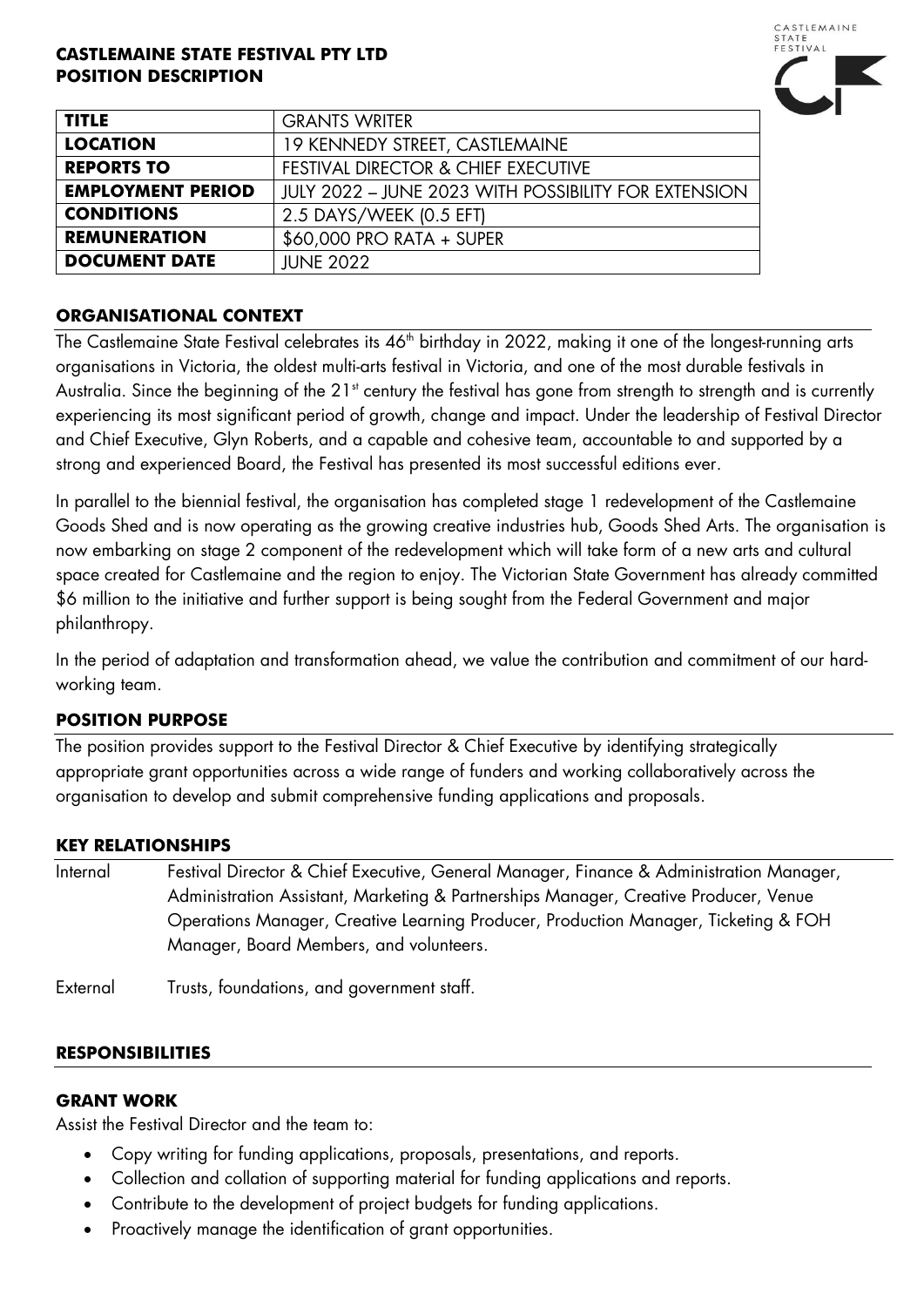- Develop and implement of an effective end to end process for grant opportunities.
- Develop and implement an effective targeting, cultivation, and engagement strategy to guide, streamline and maximise support from Trusts and Foundations, State and Federal Governments
- Work with the CSF team to identify, select and appropriately package projects requiring funding and track funding status of selected projects on a regular basis.
- Collection and collation of supporting material for grant applications and sponsorship proposals.
- Develop and implement an annual plan for grant procurement.
- Manage the successful acquittal and reporting requirements for all relevant funders and grant-makers.

# **COMMUNICATION & COLLABORATION**

- Develop strong team relationships, fostering positive relationships within CSF and with key stakeholders.
- Collaborate with other team members to ensure integrated and coordinated approaches to addressing grant opportunities.

# **ADMINISTRATION & DOCUMENTATION**

- Ensure that grant activity and other appropriate information is documented and tracked.
- Ensure timely and accurate management of grant information and utilise prescribed databases for the recording of client information and to report outputs to meet funding agreements.

# **ORGANISATIONAL RESPONSIBLITIES**

- Communicate and act in ways that are consistent with CSF's organisation's values.
- Support and promote the work of the organisation, maintaining a positive image of the organisation.
- Apply and uphold the principles of a respectful, inclusive, and diverse workplace, free from discrimination, harassment, or bullying.

# **POLICIES AND PROCEDURES**

- Adhere to, and comply with organisational policies, processes, and procedures, using appropriate systems where required.
- Model the organisation's values, play a role in raising the profile of these values and associated behaviours across the organisation.
- Demonstrate a strong commitment to a quality culture, implementing standards of excellence and a continuous improvement business focus.
- Support and promote a strong safety culture by ensuring all work activities are performed in compliance with the organisation's Work Health and Safety Policy.

# **SELECTION CRITERIA**

- 5 years' experience in grant writing within an arts or non-profit environment.
- Demonstrate experience of successful tender or proposal writing.
- Exception written and oral skills.
- Exceptional relationship and people management skills.
- Demonstrate experience in budget management and tracking combined with strong numerical skills.
- Demonstrate project management skills and the ability to work in a high-performance environment, managing multiple tasks with conflicting deadlines.
- Target driven.